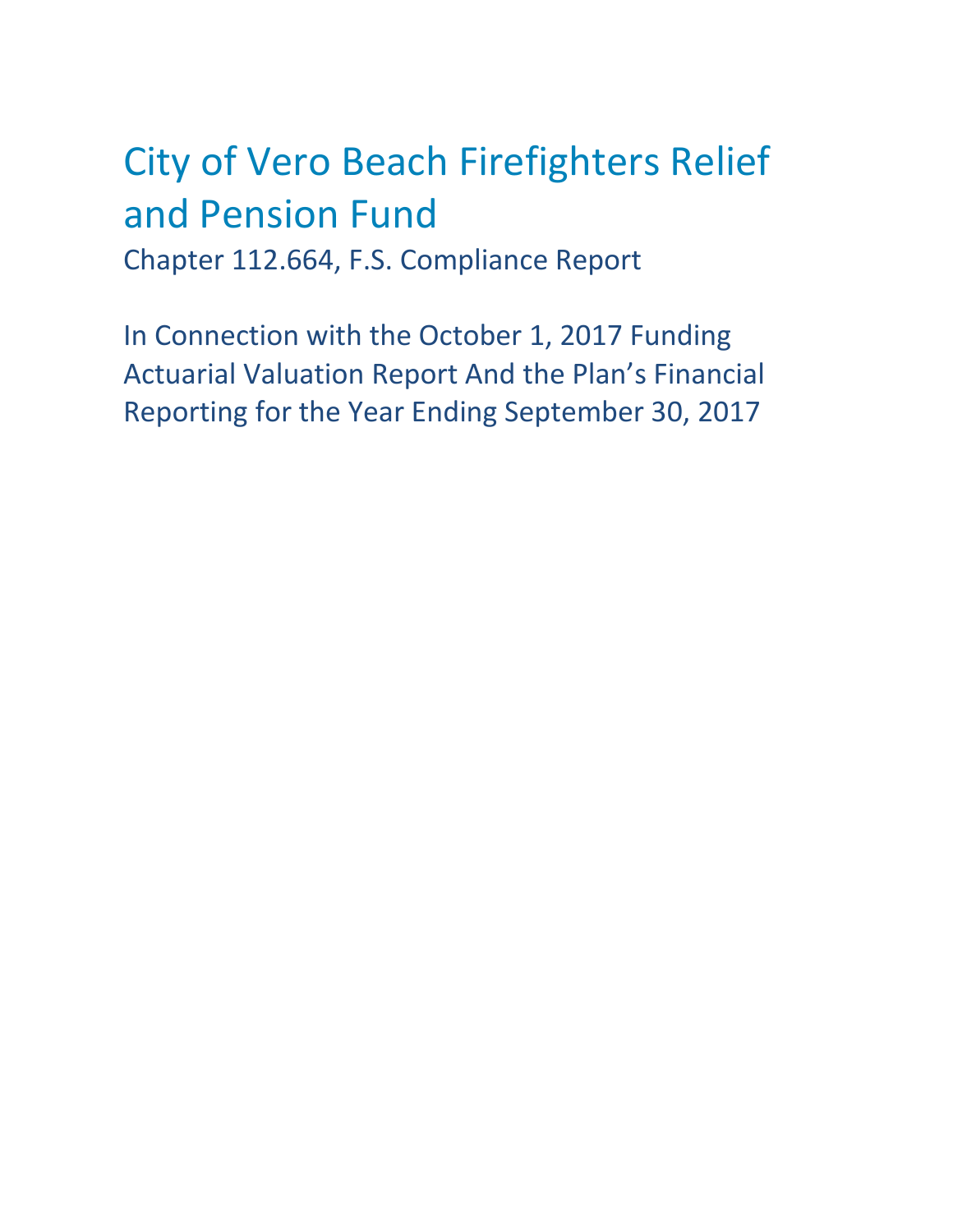

April 9, 2018

Board of Trustees City of Vero Beach Firefighters Relief and Pension Fund Vero Beach, Florida

Dear Board Members:

Gabriel, Roeder, Smith & Company (GRS) has been engaged by the City of Vero Beach Firefighters Relief and Pension Fund (Plan) to prepare a disclosure report to satisfy the requirements set forth in Ch. 112.664, F.S. and as further required pursuant to Ch. 60T-1.0035, F.A.C.

This report was prepared at the request of the Board and is intended for use by the Pension Fund and those designated or approved by the Board. This report may be provided to parties other than the Fund only in its entirety and only with the permission of the Board.

The purpose of the report is to provide the required information specified in Ch. 112.664, F.S. as well as supplement this information with additional exhibits. This report should not be relied on for any purpose other than the purpose described above.

The findings in this report are based on data or other information through September 30, 2017. Future actuarial measurements may differ significantly from the current measurements presented in this report due to such factors as the following: plan experience differing from that anticipated by the economic or demographic assumptions; changes in economic or demographic assumptions; increases or decreases expected as part of the natural operation of the methodology used for these measurements (such as the end of an amortization period or additional cost or contribution requirements based on the plan's funded status); and changes in plan provisions or applicable law. The scope of this engagement does not include an analysis of the potential range of such measurements.

This report was based upon information furnished by the Plan Administrator and the City concerning Retirement Plan benefits, financial transactions, plan provisions and active members, terminated members, retirees and beneficiaries. We checked for internal and year-to-year consistency, but did not otherwise audit the data. We are not responsible for the accuracy or completeness of the information provided by the Plan Administrator and the City.

Except as otherwise indicated as required for the disclosures contained herein, this report was prepared using certain assumptions selected by the Board as described in our October 1, 2017 actuarial valuation report. This report is also based on the Plan Provisions, census data, and financial information as summarized in our October 1, 2017 actuarial valuation report. Please refer to the October 1, 2017 actuarial valuation report, dated January 15, 2018, for summaries and descriptions of this information.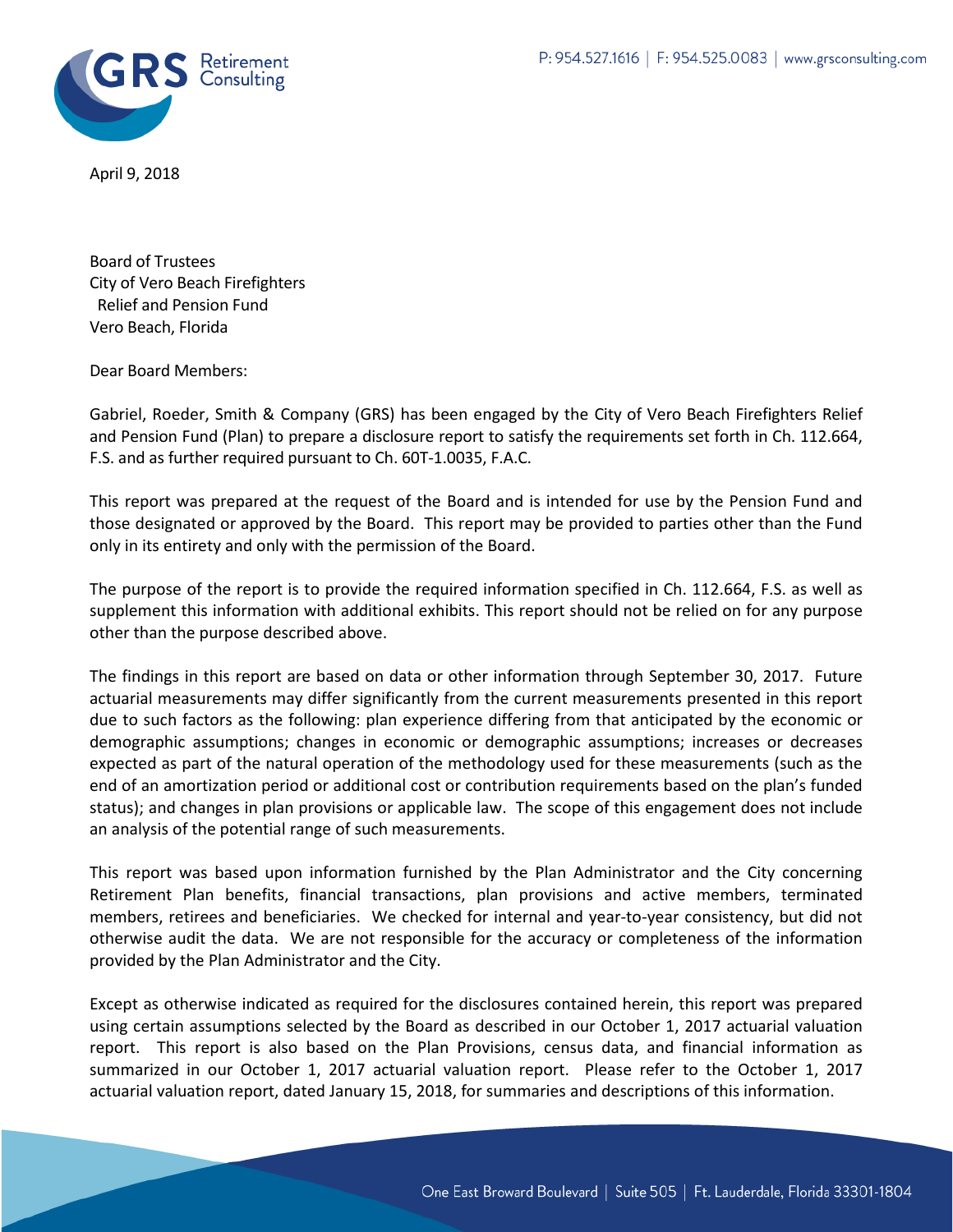The use of an investment return assumption that is 2% higher than the investment return assumption used to determine the funding requirements does not represent an estimate of future Plan experience nor does it reflect an observation of future return estimates inherent in financial market data. The use of this investment return assumption is provided as a counterpart to the Chapter 112.664, Florida Statutes requirement to utilize an investment return assumption that is 2% lower than the assumption used to determine the funding requirements. The inclusion of the additional exhibits showing the effect of using a 2% higher investment return assumption shows a more complete assessment of the range of possible results as opposed to showing a one-sided range as required by Florida Statutes.

Jeffrey Amrose and Trisha Amrose are members of the American Academy of Actuaries and meet the Qualification Standards of the American Academy of Actuaries to render the actuarial opinions contained herein. The signing actuaries are independent of the plan sponsor.

This report has been prepared by actuaries who have substantial experience valuing public employee retirement systems. To the best of our knowledge the information contained in this report is accurate and fairly presents the actuarial position of the Retirement Plan as of the valuation date. All calculations have been made in conformity with generally accepted actuarial principles and practices, with the Actuarial Standards of Practice issued by the Actuarial Standards Board and with applicable statutes.

With respect to the reporting standards for defined benefit retirement plans or systems contained in Section 112.664(1) F.S., the actuarial disclosures required under this section were prepared and completed by me or under my direct supervision, and I acknowledge responsibility for the results. To the best of my knowledge, the results are complete and accurate, and in my opinion, meet the requirements of Section 112.664(1), F.S. and Section 60T-1.0035, F.A.C.

Respectfully submitted,

GABRIEL, ROEDER, SMITH AND COMPANY

amus  $\mathsf{By}$  By  $\mathsf{By}$ 

 Jeffrey Amrose, MAAA Trisha Amrose, MAAA Enrolled Actuary No. 17-6599 Enrolled Actuary No. 17-8010 Senior Consultant & Actuary Consultant & Actuary

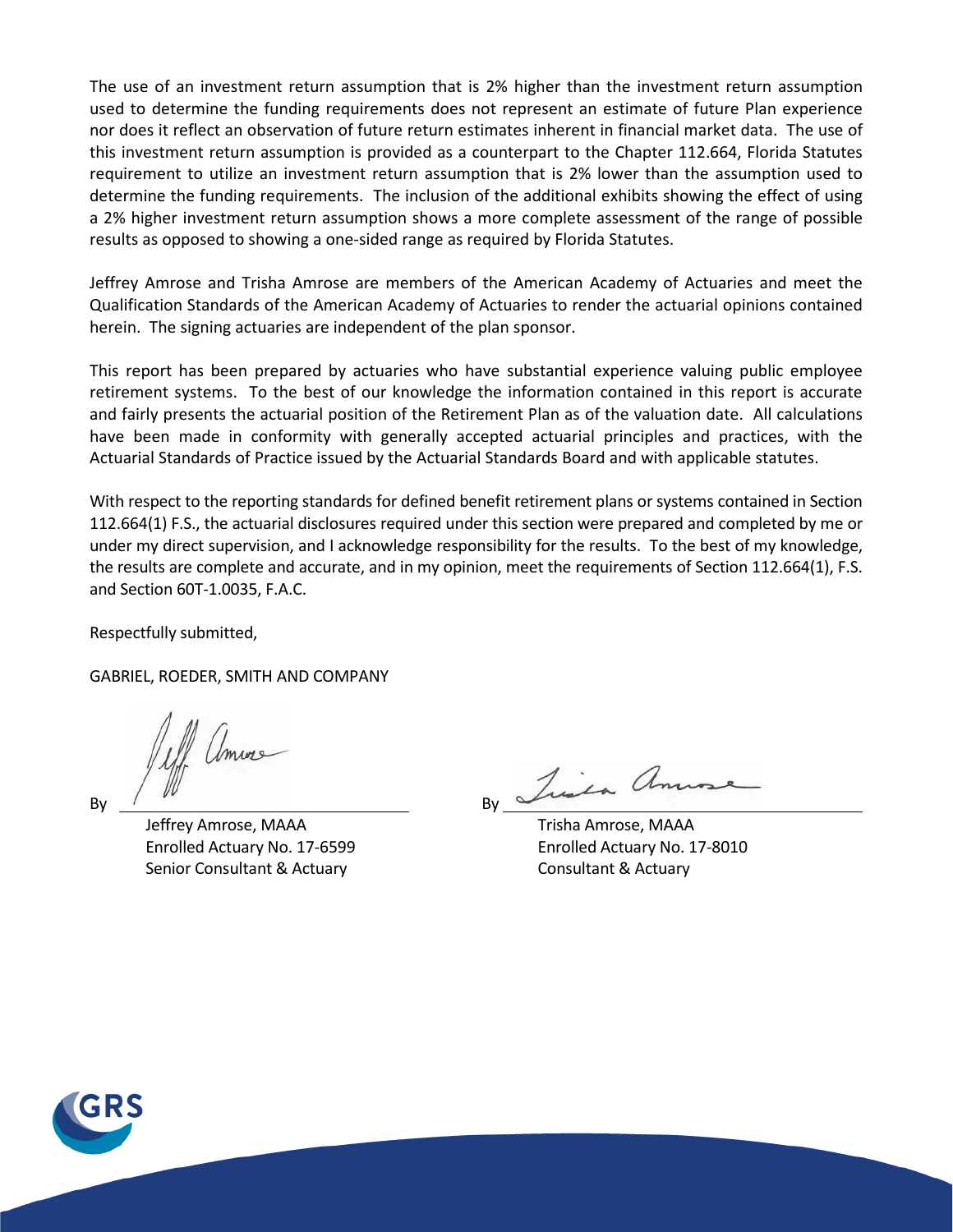## **TABLE OF CONTENTS**

| <b>Title</b> |                                                                 | Page |
|--------------|-----------------------------------------------------------------|------|
|              | Ch. 112.664, F.S. Results                                       |      |
|              | Schedule of Changes in Net Pension Liability                    |      |
| 1.           | Using financial reporting assumptions per GASB Statement No. 67 |      |
| 2.           | Using assumptions prescribed in Section 112.664(1)(a), F.S.     |      |
| 3.           | Using assumptions prescribed in Section 112.664(1)(b), F.S.     | 3    |
| 4.           | Using the mandated mortality and funding interest rate +2%      | 4    |
|              | <b>Assets Versus Benefit Payments Projections</b>               |      |
| 1.           | Using assumptions from the Plan's latest Actuarial Valuation    | 5    |
| 2.           | Using assumptions prescribed in Section 112.664(1)(a), F.S.     | 6    |
| 3.           | Using assumptions prescribed in Section 112.664(1)(b), F.S.     |      |
| 4.           | Using the mandated mortality and funding interest rate +2%      | 8    |
|              | <b>Actuarially Determined Contribution</b>                      | 9    |

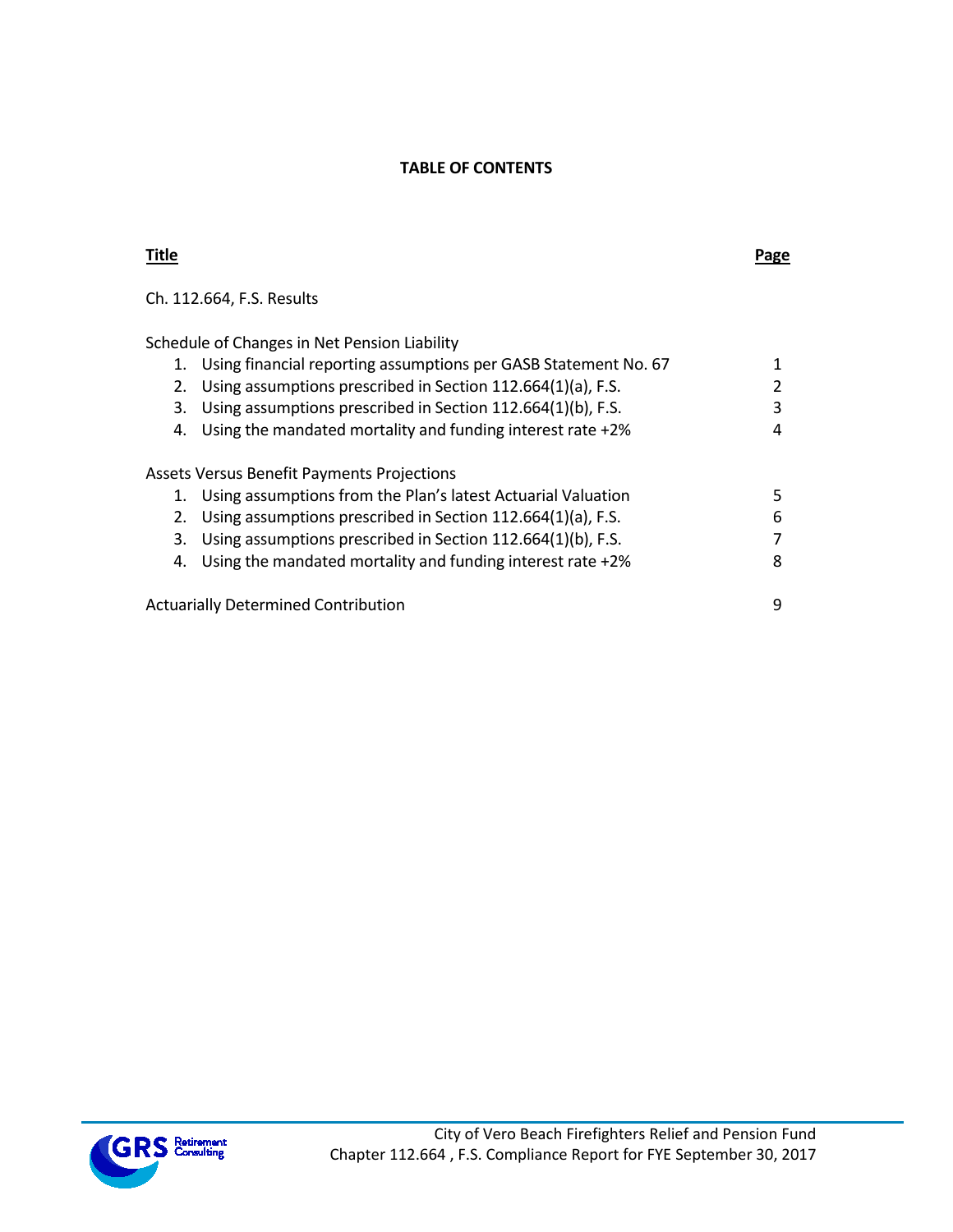**CH. 112.664, Florida Statutes**

**RESULTS**

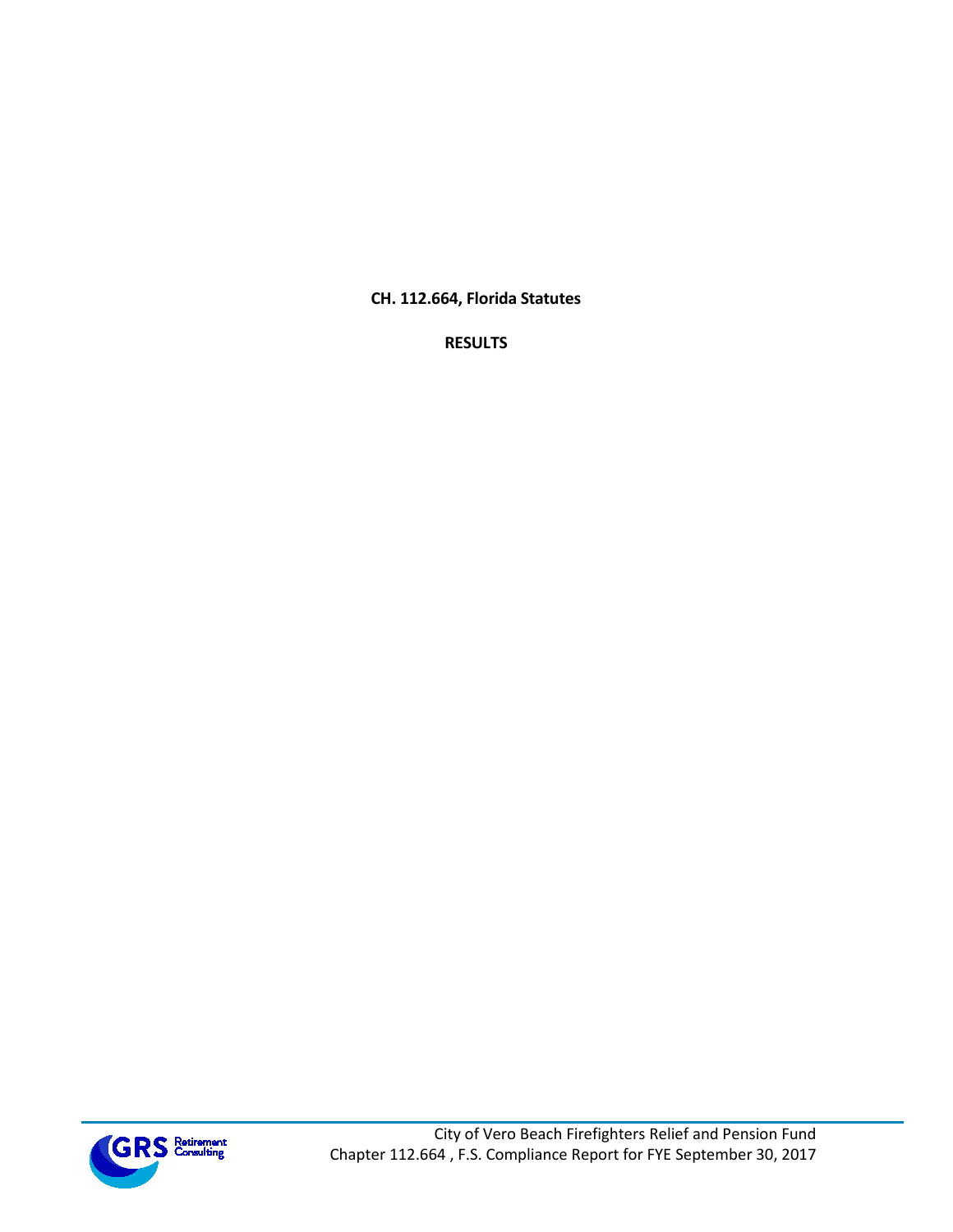# **Schedule of Changes in the Employers' Net Pension Liability Using Financial Reporting Assumptions per GASB Statement No. 67**

| Fiscal year ending September 30,                           | 2017                     |
|------------------------------------------------------------|--------------------------|
| 1. Total Pension Liability                                 |                          |
| a. Service Cost                                            | \$                       |
| b. Interest                                                | 460,574                  |
| c. Benefit Changes                                         |                          |
| d. Difference between actual & expected experience & Other | 147,994                  |
| e. Assumption Changes                                      | 466,714                  |
| f. Benefit Payments                                        | (728, 993)               |
| g. Contribution Refunds                                    |                          |
| h. Net Change in Total Pension Liability                   | 346,289                  |
| i. Total Pension Liability - Beginning                     | 8,040,725                |
| j. Total Pension Liability - Ending                        | \$<br>8,387,014          |
| 2. Plan Fiduciary Net Position                             |                          |
| a. Contributions - Employer                                | \$<br>84,119             |
| b. Contributions - State                                   | 183,499                  |
| c. Contributions - Non-Employer Contributing Entity        |                          |
| d. Contributions - Member                                  |                          |
| e. Net Investment Income                                   | 873,992                  |
| f. Benefit Payments                                        | (728, 993)               |
| g. Contribution Refunds                                    |                          |
| h. Administrative Expense                                  | (16, 663)                |
| i. Other                                                   |                          |
| j. Net Change in Plan Fiduciary Net Position               | 395,954                  |
| k. Plan Fiduciary Net Position - Beginning                 | 7,450,456                |
| I. Plan Fiduciary Net Position - Ending                    | \$<br>7,846,410          |
| 3. Net Pension Liability / (Asset)                         | 540,604                  |
| <b>Certain Key Assumptions</b>                             |                          |
| <b>Valuation Date</b>                                      | 10/01/2016               |
| <b>Measurement Date</b>                                    | 10/01/2017               |
| <b>Investment Return Assumption</b>                        | 6.00%                    |
| <b>Mortality Table</b>                                     | FRS Mortality Rates from |
|                                                            | 7/1/16 FRS Valuation     |

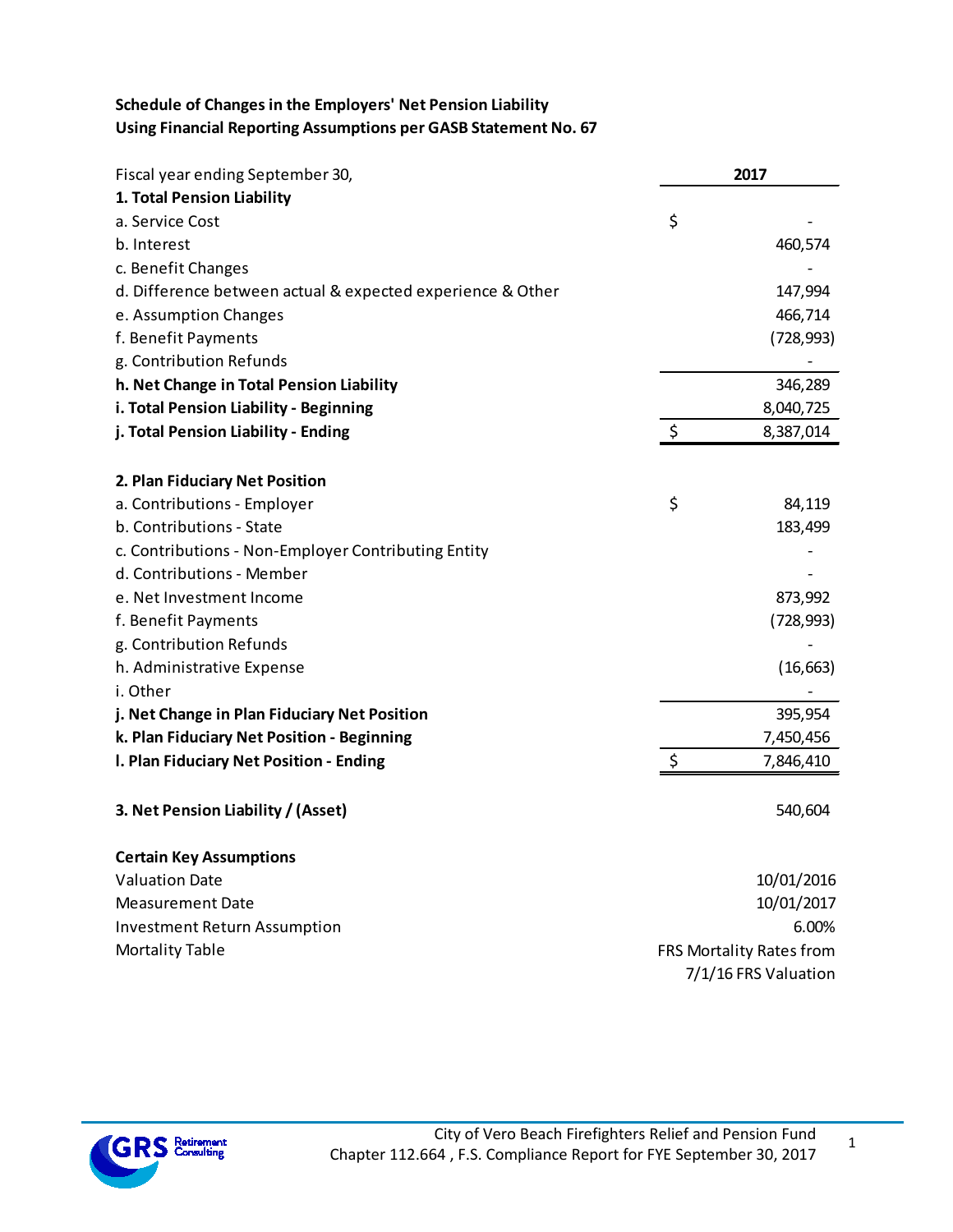## **Schedule of Changes in the Employers' Net Pension Liability Using Assumptions required under 112.664(1)(a), F.S.**

| Fiscal year ending September 30,                           | 2017                     |
|------------------------------------------------------------|--------------------------|
| 1. Total Pension Liability                                 |                          |
| a. Service Cost                                            | \$                       |
| b. Interest                                                | 460,574                  |
| c. Benefit Changes                                         |                          |
| d. Difference between actual & expected experience & Other | 147,994                  |
| e. Assumption Changes                                      | 466,714                  |
| f. Benefit Payments                                        | (728, 993)               |
| g. Contribution Refunds                                    |                          |
| h. Net Change in Total Pension Liability                   | 346,289                  |
| i. Total Pension Liability - Beginning                     | 8,040,725                |
| j. Total Pension Liability - Ending                        | \$<br>8,387,014          |
| 2. Plan Fiduciary Net Position                             |                          |
| a. Contributions - Employer                                | \$<br>84,119             |
| b. Contributions - State                                   | 183,499                  |
| c. Contributions - Non-Employer Contributing Entity        |                          |
| d. Contributions - Member                                  |                          |
| e. Net Investment Income                                   | 873,992                  |
| f. Benefit Payments                                        | (728, 993)               |
| g. Contribution Refunds                                    |                          |
| h. Administrative Expense                                  | (16, 663)                |
| i. Other                                                   |                          |
| j. Net Change in Plan Fiduciary Net Position               | 395,954                  |
| k. Plan Fiduciary Net Position - Beginning                 | 7,450,456                |
| I. Plan Fiduciary Net Position - Ending                    | \$<br>7,846,410          |
| 3. Net Pension Liability / (Asset)                         | 540,604                  |
| <b>Certain Key Assumptions</b>                             |                          |
| <b>Valuation Date</b>                                      | 10/01/2016               |
| <b>Measurement Date</b>                                    | 10/01/2017               |
| <b>Investment Return Assumption</b>                        | 6.00%                    |
| <b>Mortality Table</b>                                     | FRS Mortality Rates from |
|                                                            | 7/1/16 FRS Valuation     |

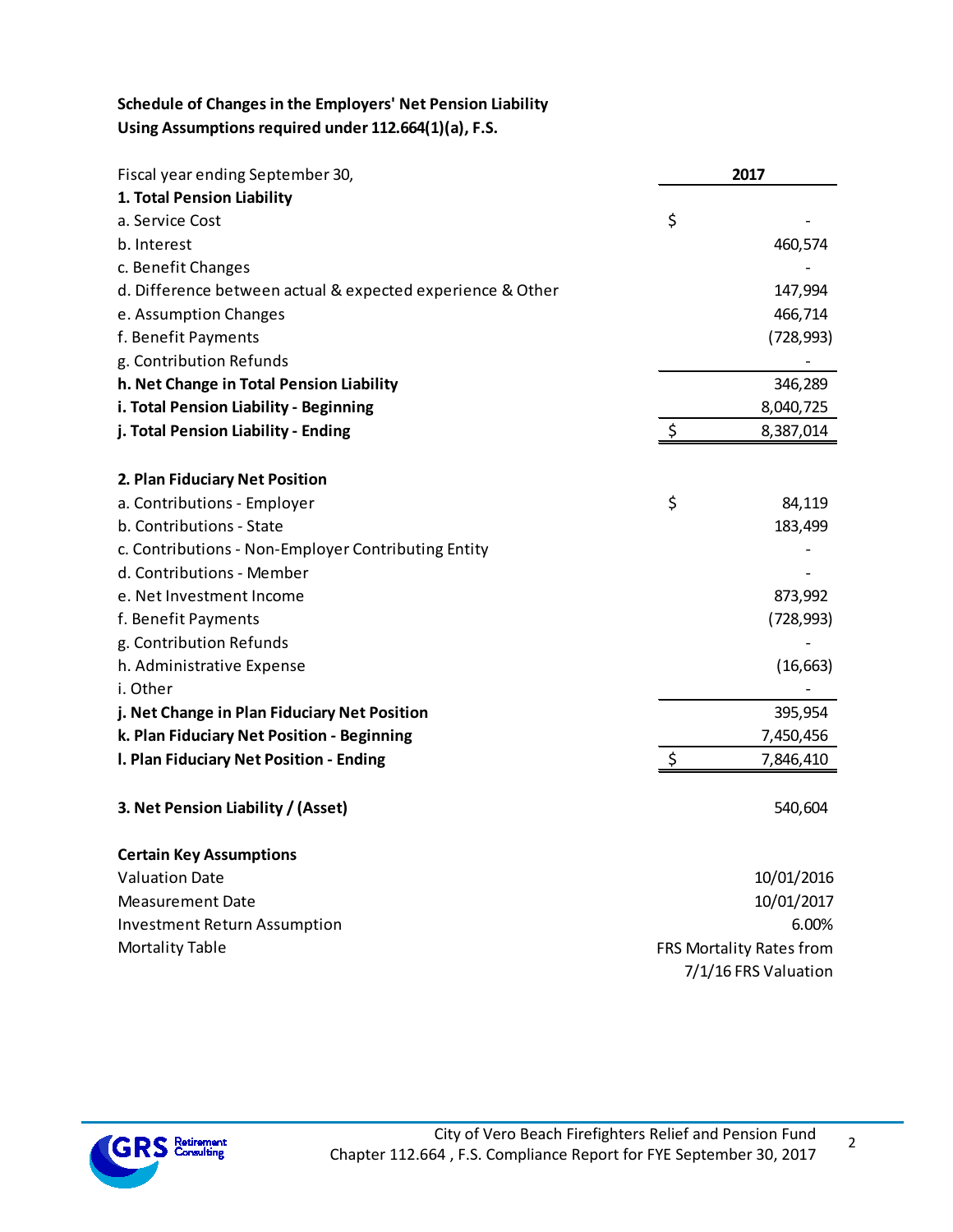## **Schedule of Changes in the Employers' Net Pension Liability Using Assumptions required under 112.664(1)(b), F.S.**

| Fiscal year ending September 30,                           | 2017                     |
|------------------------------------------------------------|--------------------------|
| 1. Total Pension Liability                                 |                          |
| a. Service Cost                                            | \$                       |
| b. Interest                                                | 399,670                  |
| c. Benefit Changes                                         |                          |
| d. Difference between actual & expected experience & Other |                          |
| e. Assumption Changes                                      |                          |
| f. Benefit Payments                                        | (728, 993)               |
| g. Contribution Refunds                                    |                          |
| h. Net Change in Total Pension Liability                   | (329, 323)               |
| i. Total Pension Liability - Beginning                     | 10,356,251               |
| j. Total Pension Liability - Ending                        | \$<br>10,026,928         |
|                                                            |                          |
| 2. Plan Fiduciary Net Position                             |                          |
| a. Contributions - Employer                                | \$<br>84,119             |
| b. Contributions - State                                   | 183,499                  |
| c. Contributions - Non-Employer Contributing Entity        |                          |
| d. Contributions - Member                                  |                          |
| e. Net Investment Income                                   | 873,992                  |
| f. Benefit Payments                                        | (728, 993)               |
| g. Contribution Refunds                                    |                          |
| h. Administrative Expense                                  | (16, 663)                |
| i. Other                                                   |                          |
| j. Net Change in Plan Fiduciary Net Position               | 395,954                  |
| k. Plan Fiduciary Net Position - Beginning                 | 7,450,456                |
| I. Plan Fiduciary Net Position - Ending                    | \$<br>7,846,410          |
| 3. Net Pension Liability / (Asset)                         | 2,180,518                |
| <b>Certain Key Assumptions</b>                             |                          |
| <b>Valuation Date</b>                                      | 10/01/2016               |
| <b>Measurement Date</b>                                    | 10/01/2017               |
| <b>Investment Return Assumption</b>                        | 4.00%                    |
| <b>Mortality Table</b>                                     | FRS Mortality Rates from |
|                                                            | 7/1/16 FRS Valuation     |



3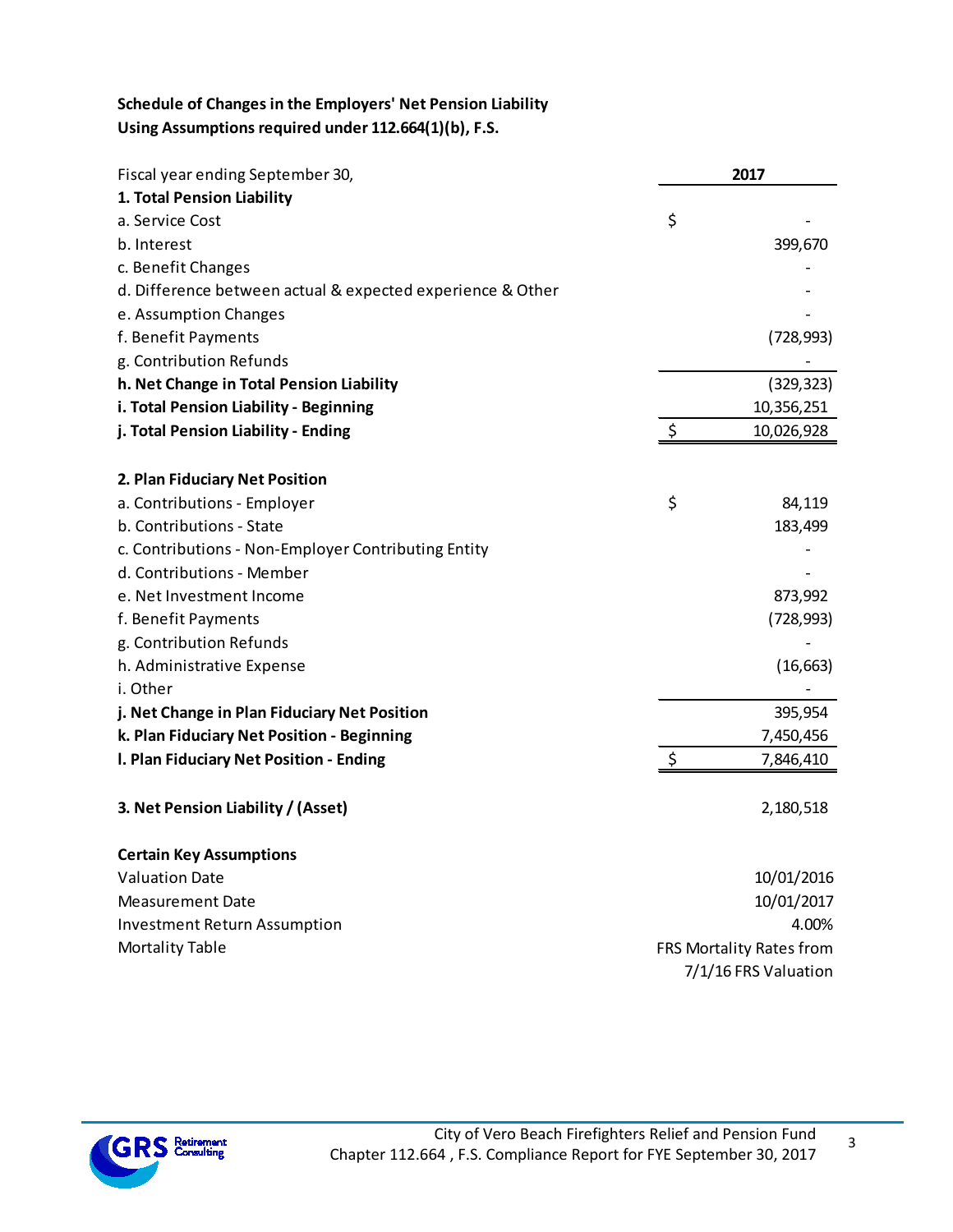# **Schedule of Changes in the Employers' Net Pension Liability**

# **Using Assumptions under 112.664(1)(b), F.S. except 2% higher investment return assumption**

| Fiscal year ending September 30,                           | 2017                     |
|------------------------------------------------------------|--------------------------|
| 1. Total Pension Liability                                 |                          |
| a. Service Cost                                            | \$                       |
| b. Interest                                                | 557,739                  |
| c. Benefit Changes                                         |                          |
| d. Difference between actual & expected experience & Other |                          |
| e. Assumption Changes                                      |                          |
| f. Benefit Payments                                        | (728, 993)               |
| g. Contribution Refunds                                    |                          |
| h. Net Change in Total Pension Liability                   | (171, 254)               |
| i. Total Pension Liability - Beginning                     | 7,336,230                |
| j. Total Pension Liability - Ending                        | \$<br>7,164,976          |
| 2. Plan Fiduciary Net Position                             |                          |
| a. Contributions - Employer                                | \$<br>84,119             |
| b. Contributions - State                                   | 183,499                  |
| c. Contributions - Non-Employer Contributing Entity        |                          |
| d. Contributions - Member                                  |                          |
| e. Net Investment Income                                   | 873,992                  |
| f. Benefit Payments                                        | (728, 993)               |
| g. Contribution Refunds                                    |                          |
| h. Administrative Expense                                  | (16, 663)                |
| i. Other                                                   |                          |
| j. Net Change in Plan Fiduciary Net Position               | 395,954                  |
| k. Plan Fiduciary Net Position - Beginning                 | 7,450,456                |
| I. Plan Fiduciary Net Position - Ending                    | \$<br>7,846,410          |
| 3. Net Pension Liability / (Asset)                         | (681, 434)               |
| <b>Certain Key Assumptions</b>                             |                          |
| <b>Valuation Date</b>                                      | 10/01/2016               |
| <b>Measurement Date</b>                                    | 10/01/2017               |
| <b>Investment Return Assumption</b>                        | 8.00%                    |
| <b>Mortality Table</b>                                     | FRS Mortality Rates from |
|                                                            | 7/1/16 FRS Valuation     |

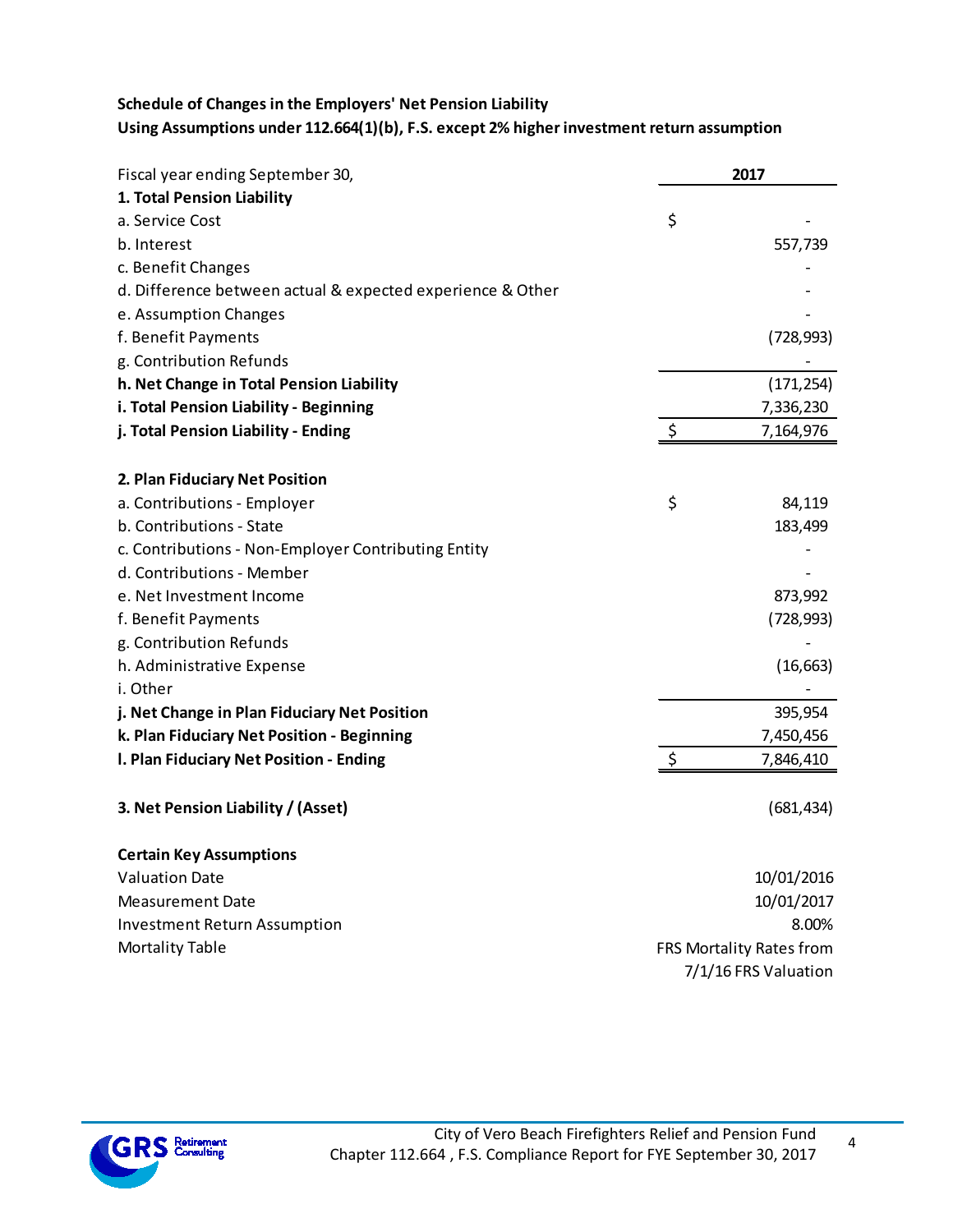**Not Reflecting Any Contributions from the Employer, State or Employee**

**Using Assumptions from Plan's most recent actuarial valuation**

|            | <b>Market Value of</b> | <b>Expected Investment</b> | <b>Projected Benefit</b> | <b>Market Value of</b> |
|------------|------------------------|----------------------------|--------------------------|------------------------|
| <b>FYE</b> | <b>Assets (BOY)</b>    | Return                     | <b>Payments</b>          | <b>Assets (EOY)</b>    |
| 2018       | 7,846,410              | 449,131                    | 721,783                  | 7,573,758              |
| 2019       | 7,573,758              | 432,843                    | 719,432                  | 7,287,168              |
| 2020       | 7,287,168              | 415,744                    | 716,198                  | 6,986,715              |
| 2021       | 6,986,715              | 397,842                    | 712,038                  | 6,672,518              |
| 2022       | 6,672,518              | 379,144                    | 706,912                  | 6,344,750              |
| 2023       | 6,344,750              | 359,662                    | 700,771                  | 6,003,641              |
| 2024       | 6,003,641              | 339,412                    | 693,561                  | 5,649,492              |
| 2025       | 5,649,492              | 318,413                    | 685,223                  | 5,282,681              |
| 2026       | 5,282,681              | 296,690                    | 675,680                  | 4,903,692              |
| 2027       | 4,903,692              | 274,275                    | 664,868                  | 4,513,099              |
| 2028       | 4,513,099              | 251,205                    | 652,710                  | 4,111,594              |
| 2029       | 4,111,594              | 227,524                    | 639,065                  | 3,700,053              |
| 2030       | 3,700,053              | 203,289                    | 623,817                  | 3,279,524              |
| 2031       | 3,279,524              | 178,566                    | 606,850                  | 2,851,240              |
| 2032       | 2,851,240              | 153,433                    | 588,040                  | 2,416,633              |
| 2033       | 2,416,633              | 127,977                    | 567,359                  | 1,977,252              |
| 2034       | 1,977,252              | 102,293                    | 544,753                  | 1,534,791              |
| 2035       | 1,534,791              | 76,480                     | 520,259                  | 1,091,012              |
| 2036       | 1,091,012              | 50,640                     | 494,017                  | 647,635                |
| 2037       | 647,635                | 24,877                     | 466,025                  | 206,487                |
| 2038       | 206,487                |                            | 436,456                  |                        |
| 2039       |                        |                            | 405,607                  |                        |
| 2040       |                        |                            | 373,769                  |                        |
| 2041       |                        |                            | 341,362                  |                        |
| 2042       |                        |                            | 308,704                  |                        |
| 2043       |                        |                            | 276,044                  |                        |

| Number of years for which current market value of assets are adequate to sustain<br>the payment of expected retirement benefits, reflecting no contributions from |       |
|-------------------------------------------------------------------------------------------------------------------------------------------------------------------|-------|
| the Employer, Employee or State, contrary to Florida Statutes and Plan provisions:                                                                                | 20.50 |

#### **Certain Key Assumptions**

Valuation Investment return assumption 6.00%

Valuation Mortality Table **FRS Mortality Rates from 7/1/16 FRS Valuation** 

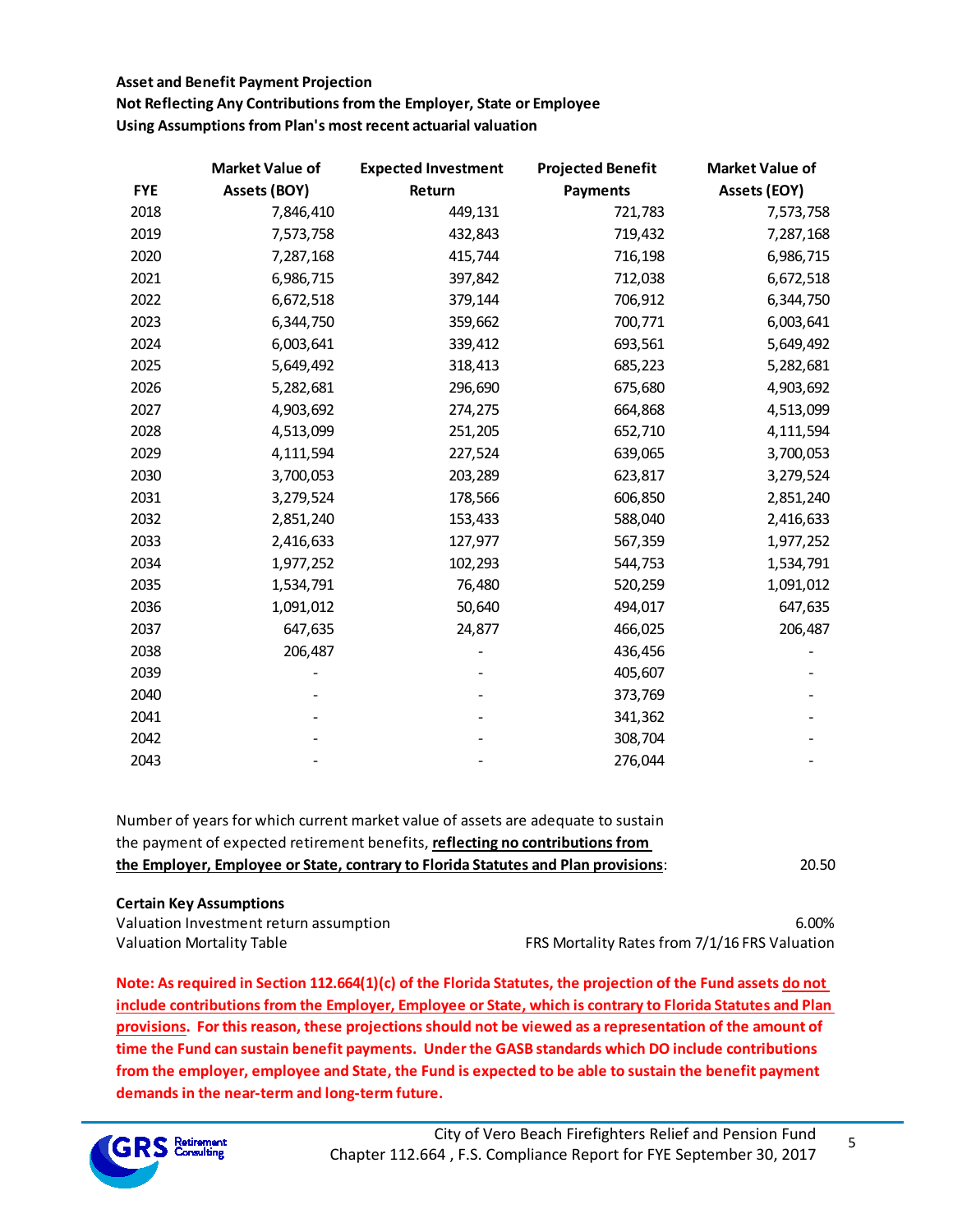**Not Reflecting Any Contributions from the Employer, State or Employee Using Assumptions required under 112.664(1)(a), F.S.**

|            | <b>Market Value of</b> | <b>Expected Investment</b> | <b>Projected Benefit</b> | <b>Market Value of</b> |
|------------|------------------------|----------------------------|--------------------------|------------------------|
| <b>FYE</b> | <b>Assets (BOY)</b>    | Return                     | <b>Payments</b>          | <b>Assets (EOY)</b>    |
| 2018       | 7,846,410              | 449,131                    | 721,783                  | 7,573,758              |
| 2019       | 7,573,758              | 432,843                    | 719,432                  | 7,287,168              |
| 2020       | 7,287,168              | 415,744                    | 716,198                  | 6,986,715              |
| 2021       | 6,986,715              | 397,842                    | 712,038                  | 6,672,518              |
| 2022       | 6,672,518              | 379,144                    | 706,912                  | 6,344,750              |
| 2023       | 6,344,750              | 359,662                    | 700,771                  | 6,003,641              |
| 2024       | 6,003,641              | 339,412                    | 693,561                  | 5,649,492              |
| 2025       | 5,649,492              | 318,413                    | 685,223                  | 5,282,681              |
| 2026       | 5,282,681              | 296,690                    | 675,680                  | 4,903,692              |
| 2027       | 4,903,692              | 274,275                    | 664,868                  | 4,513,099              |
| 2028       | 4,513,099              | 251,205                    | 652,710                  | 4,111,594              |
| 2029       | 4,111,594              | 227,524                    | 639,065                  | 3,700,053              |
| 2030       | 3,700,053              | 203,289                    | 623,817                  | 3,279,524              |
| 2031       | 3,279,524              | 178,566                    | 606,850                  | 2,851,240              |
| 2032       | 2,851,240              | 153,433                    | 588,040                  | 2,416,633              |
| 2033       | 2,416,633              | 127,977                    | 567,359                  | 1,977,252              |
| 2034       | 1,977,252              | 102,293                    | 544,753                  | 1,534,791              |
| 2035       | 1,534,791              | 76,480                     | 520,259                  | 1,091,012              |
| 2036       | 1,091,012              | 50,640                     | 494,017                  | 647,635                |
| 2037       | 647,635                | 24,877                     | 466,025                  | 206,487                |
| 2038       | 206,487                |                            | 436,456                  |                        |
| 2039       |                        |                            | 405,607                  |                        |
| 2040       |                        |                            | 373,769                  |                        |
| 2041       |                        |                            | 341,362                  |                        |
| 2042       |                        |                            | 308,704                  |                        |
| 2043       |                        |                            | 276,044                  |                        |

20.50 Number of years for which current market value of assets are adequate to sustain the payment of expected retirement benefits, **reflecting no contributions from the Employer, Employee or State, contrary to Florida Statutes and Plan provisions**:

#### **Certain Key Assumptions**

Valuation Investment return assumption 6.00% and the contract of the contract of the contract of the contract of the contract of the contract of the contract of the contract of the contract of the contract of the contract Valuation Mortality Table **FRS Mortality Rates from 7/1/16 FRS** Valuation

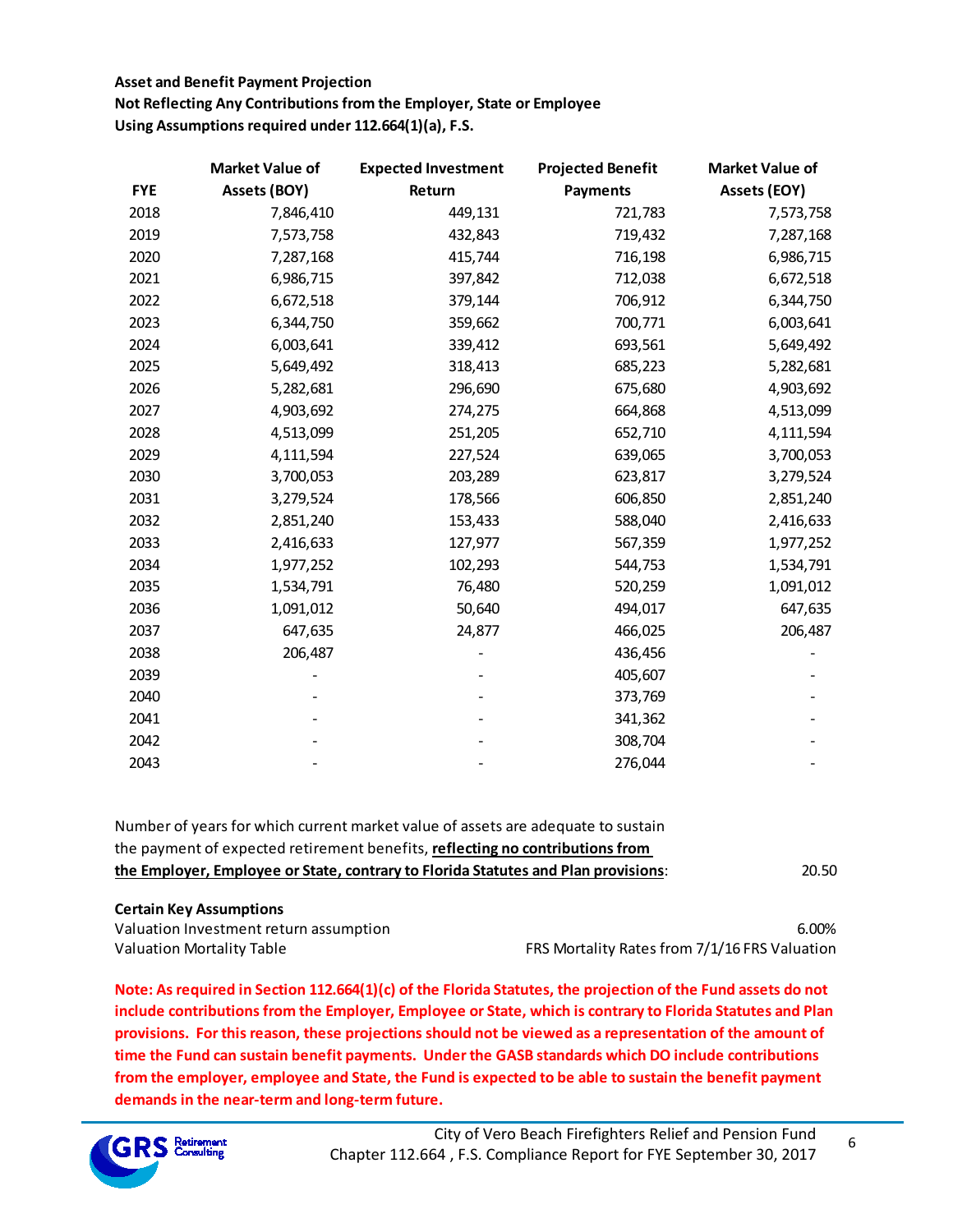**Not Reflecting Any Contributions from the Employer, State or Employee Using Assumptions required under 112.664(1)(b), F.S.**

|            | <b>Market Value of</b> | <b>Expected Investment</b> | <b>Projected Benefit</b> | Market Value of     |
|------------|------------------------|----------------------------|--------------------------|---------------------|
| <b>FYE</b> | <b>Assets (BOY)</b>    | Return                     | <b>Payments</b>          | <b>Assets (EOY)</b> |
| 2018       | 7,846,410              | 299,421                    | 721,783                  | 7,424,048           |
| 2019       | 7,424,048              | 282,573                    | 719,432                  | 6,987,189           |
| 2020       | 6,987,189              | 265,164                    | 716,198                  | 6,536,154           |
| 2021       | 6,536,154              | 247,205                    | 712,038                  | 6,071,322           |
| 2022       | 6,071,322              | 228,715                    | 706,912                  | 5,593,124           |
| 2023       | 5,593,124              | 209,710                    | 700,771                  | 5,102,063           |
| 2024       | 5,102,063              | 190,211                    | 693,561                  | 4,598,713           |
| 2025       | 4,598,713              | 170,244                    | 685,223                  | 4,083,734           |
| 2026       | 4,083,734              | 149,836                    | 675,680                  | 3,557,890           |
| 2027       | 3,557,890              | 129,018                    | 664,868                  | 3,022,040           |
| 2028       | 3,022,040              | 107,827                    | 652,710                  | 2,477,158           |
| 2029       | 2,477,158              | 86,305                     | 639,065                  | 1,924,398           |
| 2030       | 1,924,398              | 64,500                     | 623,817                  | 1,365,080           |
| 2031       | 1,365,080              | 42,466                     | 606,850                  | 800,697             |
| 2032       | 800,697                | 20,267                     | 588,040                  | 232,924             |
| 2033       | 232,924                |                            | 567,359                  |                     |
| 2034       |                        |                            | 544,753                  |                     |
| 2035       |                        |                            | 520,259                  |                     |
| 2036       |                        |                            | 494,017                  |                     |
| 2037       |                        |                            | 466,025                  |                     |
| 2038       |                        |                            | 436,456                  |                     |
| 2039       |                        |                            | 405,607                  |                     |
| 2040       |                        |                            | 373,769                  |                     |
| 2041       |                        |                            | 341,362                  |                     |
| 2042       |                        |                            | 308,704                  |                     |
| 2043       |                        |                            | 276,044                  |                     |

| Number of years for which current market value of assets are adequate to sustain   |       |
|------------------------------------------------------------------------------------|-------|
| the payment of expected retirement benefits, reflecting no contributions from      |       |
| the Employer, Employee or State, contrary to Florida Statutes and Plan provisions: | 15.42 |

#### **Certain Key Assumptions**

Valuation Investment return assumption and the control of the control of the control of the control of the control of the control of the control of the control of the control of the control of the control of the control of

Valuation Mortality Table FRS Mortality Rates from 7/1/16 FRS Valuation

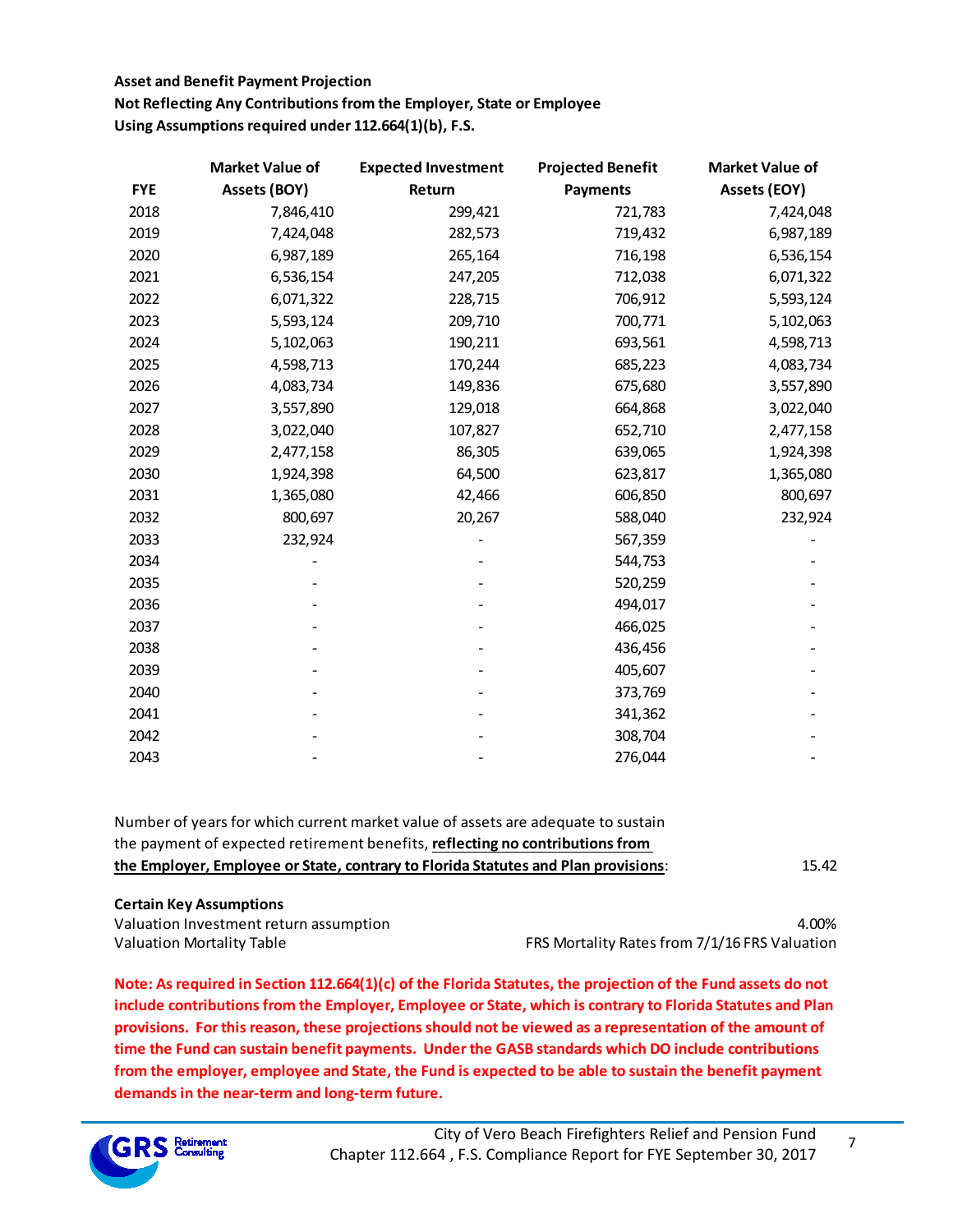**Not Reflecting Any Contributions from the Employer, State or Employee Using Assumptions under 112.664(1)(b), F.S. except 2% higher investment return assumption**

|            | <b>Market Value of</b> | <b>Expected Investment</b> | <b>Projected Benefit</b> | <b>Market Value of</b> |
|------------|------------------------|----------------------------|--------------------------|------------------------|
| <b>FYE</b> | <b>Assets (BOY)</b>    | Return                     | <b>Payments</b>          | <b>Assets (EOY)</b>    |
| 2018       | 7,846,410              | 598,841                    | 721,783                  | 7,723,468              |
| 2019       | 7,723,468              | 589,100                    | 719,432                  | 7,593,136              |
| 2020       | 7,593,136              | 578,803                    | 716,198                  | 7,455,741              |
| 2021       | 7,455,741              | 567,978                    | 712,038                  | 7,311,681              |
| 2022       | 7,311,681              | 556,658                    | 706,912                  | 7,161,427              |
| 2023       | 7,161,427              | 544,883                    | 700,771                  | 7,005,540              |
| 2024       | 7,005,540              | 532,701                    | 693,561                  | 6,844,679              |
| 2025       | 6,844,679              | 520,165                    | 685,223                  | 6,679,622              |
| 2026       | 6,679,622              | 507,343                    | 675,680                  | 6,511,284              |
| 2027       | 6,511,284              | 494,308                    | 664,868                  | 6,340,724              |
| 2028       | 6,340,724              | 481,150                    | 652,710                  | 6,169,164              |
| 2029       | 6,169,164              | 467,971                    | 639,065                  | 5,998,069              |
| 2030       | 5,998,069              | 454,893                    | 623,817                  | 5,829,145              |
| 2031       | 5,829,145              | 442,058                    | 606,850                  | 5,664,353              |
| 2032       | 5,664,353              | 429,627                    | 588,040                  | 5,505,939              |
| 2033       | 5,505,939              | 417,781                    | 567,359                  | 5,356,361              |
| 2034       | 5,356,361              | 406,719                    | 544,753                  | 5,218,327              |
| 2035       | 5,218,327              | 396,656                    | 520,259                  | 5,094,724              |
| 2036       | 5,094,724              | 387,817                    | 494,017                  | 4,988,524              |
| 2037       | 4,988,524              | 380,441                    | 466,025                  | 4,902,940              |
| 2038       | 4,902,940              | 374,777                    | 436,456                  | 4,841,261              |
| 2039       | 4,841,261              | 371,077                    | 405,607                  | 4,806,730              |
| 2040       | 4,806,730              | 369,588                    | 373,769                  | 4,802,549              |
| 2041       | 4,802,549              | 370,549                    | 341,362                  | 4,831,737              |
| 2042       | 4,831,737              | 374,191                    | 308,704                  | 4,897,223              |
| 2043       | 4,897,223              | 380,736                    | 276,044                  | 5,001,915              |

| the payment of expected retirement benefits, reflecting no contributions from      |     |
|------------------------------------------------------------------------------------|-----|
| the Employer, Employee or State, contrary to Florida Statutes and Plan provisions: | N/A |

#### **Certain Key Assumptions**

Valuation Investment return assumption 8.00% Valuation Mortality Table FRS Mortality Rates from 7/1/16 FRS Valuation